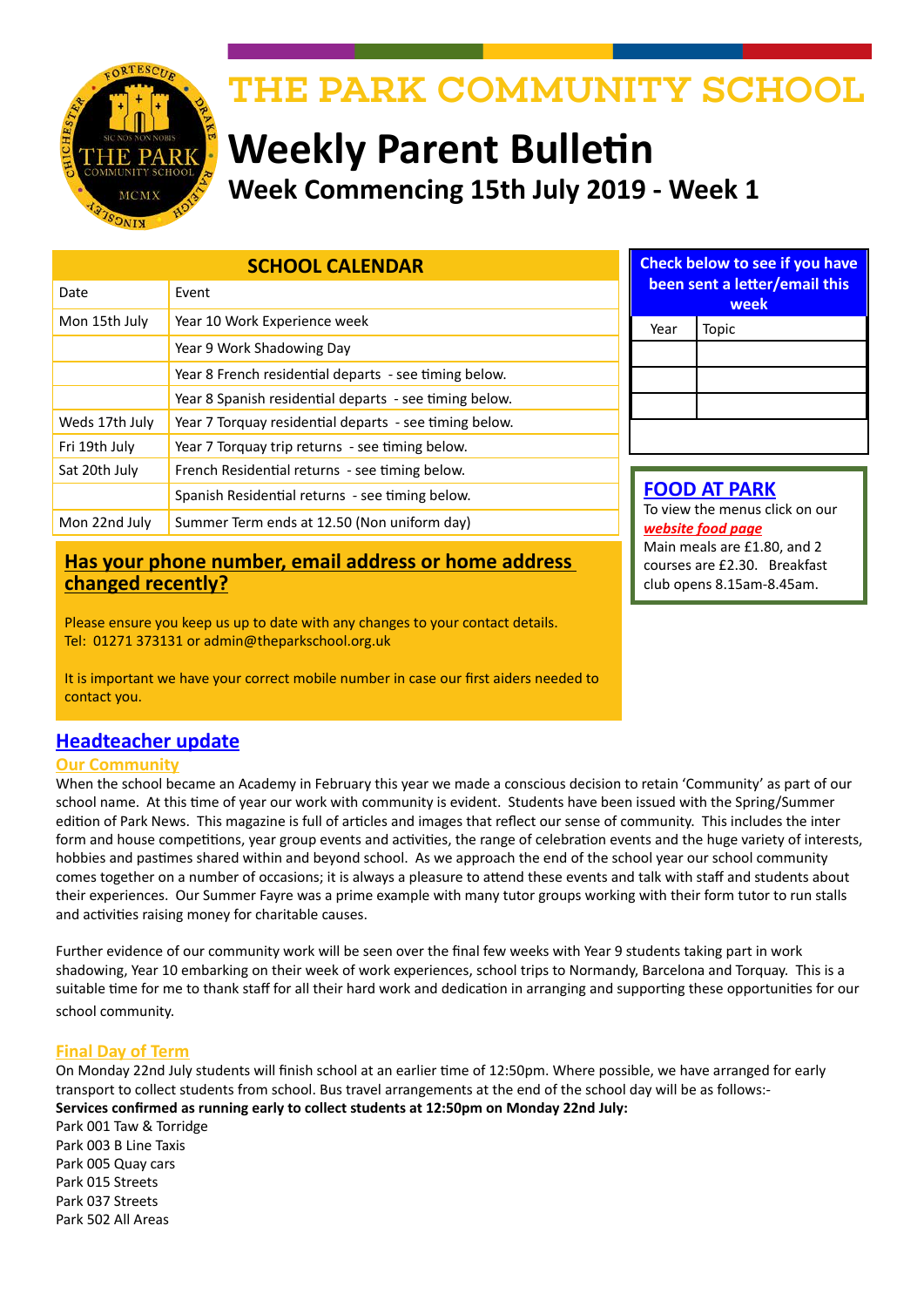#### **Parents will need to make alternative arrangements for Park 011 Streets (parents have been emailed)**

#### **Students will need to walk to the bus station to catch the following buses:**

815 and 821 (these are public buses, so can not change their times) Park 021 Stagecoach Park 155 (from bus station or Portland Street)

### **Park Culture**

As you will be aware we have significant changes to our school day and curriculum in September. We will use this as an opportunity to raise our expectations of students and further develop our Park culture. We have high expectations of all members of our community and the overwhelming majority of students work with us to meet these high standards. Students have told us they would like more clarity around expectations and for staff to be more consistent with praise and sanctions. To support these students and staff we will introduce greater clarity to our expectations and sanctions from September. Our key areas for focus will be around Attitude to Learning, uniform, punctuality and behaviour in and around our school site. Rest assured all changes are to support students and developing our core values and the Park Culture.

#### *Gareth Roscoe - Headteacher*

## **Summer Fayre**

We held our Summer Fayre this week and there was a real buzz and sense of community. Thank you to everyone involved who help to raise a grand total of £915.96.

## **Donations Needed For Thrift Uniform And PE kit**

We would really appreciate any donations of good condition items e.g. blazers, jumpers, skirts, trousers, shirts and new style PE kit, to make available as Thrift.

## **Old PE Kit For Uganda**

We would appreciate any donations of old style PE kit, that we can take to Uganda to help local schools in October this year.

# **TRIP REMINDERS**

#### **RESIDENTIAL DEPARTURE DETAILS**

A reminder below of the departure and return times for our upcoming residentials. Please ensure you double check the times.

#### **Barcelona Trip**

Arrive at school as normal for departure at 13.30pm, bags left in MFL for the morning. Return flight arrives at 23.30pm. Return to school at approx 01.45am in the early hours of Saturday 20<sup>th</sup> July. *[Parent meeting Powerpoint link here.](http://www.theparkschool.org.uk/sites/default/files/Parents-Meeting-Barcelona-2019.pdf)*

#### **France Trip**

Meet at the Park and Ride at 02.20am. Coach departs at 02.45 on Monday 15th July (we leave very late Sunday night/very early Monday morning.) Return to school at approx 01.30am in the early hours of Saturday 20<sup>th</sup> July. *[Parent meeting Powerpoint link here.](http://www.theparkschool.org.uk/sites/default/files/French%20Residential%202019%20-%20parent%20ppt.pdf)*

#### **Torquay Trip**

Meet at the Sports Hall at 10.00am on Wednesday 17<sup>th</sup> July for a 10.30am departure. Return to school at approx 16.00pm on Friday 20th July. Link also provided here for *[Kit List.](http://www.theparkschool.org.uk/sites/default/files/Torquay-Kit-list.pdf)*

#### **Bude Trip**

Meet at the Sports Hall at 07.00am on Tuesday 3rd September. Departs at 07.30am Return to school at approx 16.00pm on Friday 6<sup>th</sup> September. *[Parent information pack link here.](http://www.theparkschool.org.uk/sites/default/files/AdventureInternational-ParentsInformation.pdf)*

# **SCHOOL TRIPS**

Please note all cheques should now be made payable to 'The Park Community School' and not 'Devon County Council'. Please ensure that you keep up to date with paying the instalments for any trips that your child has signed up for. **New York July 2020**

There is still time to apply for a place on this trip. A non-refundable deposit is required as soon as possible for £400.